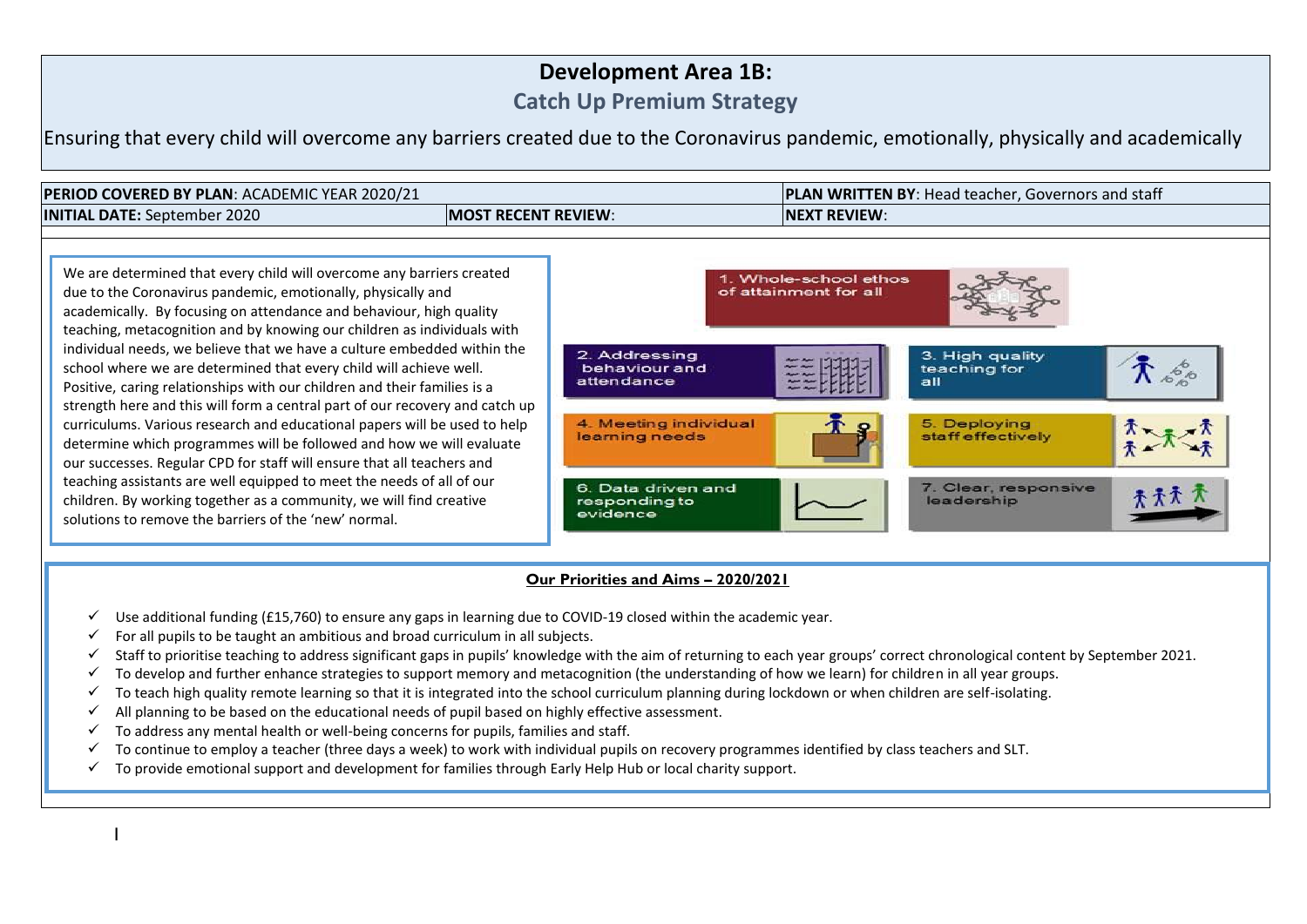| The Catch Up / Recovery                                                                                                                                       | <b>Commentary</b>                                                                                                                                                                                                                                                                                                                                                                                                                                                                                                                                                                                                                                                                                                                                                                                                                                                                                                                                                                                                                                                                                                                                                                                                                                                                                                                                            | <b>Impact / Evaluation</b> |
|---------------------------------------------------------------------------------------------------------------------------------------------------------------|--------------------------------------------------------------------------------------------------------------------------------------------------------------------------------------------------------------------------------------------------------------------------------------------------------------------------------------------------------------------------------------------------------------------------------------------------------------------------------------------------------------------------------------------------------------------------------------------------------------------------------------------------------------------------------------------------------------------------------------------------------------------------------------------------------------------------------------------------------------------------------------------------------------------------------------------------------------------------------------------------------------------------------------------------------------------------------------------------------------------------------------------------------------------------------------------------------------------------------------------------------------------------------------------------------------------------------------------------------------|----------------------------|
| <b>Curriculum</b>                                                                                                                                             |                                                                                                                                                                                                                                                                                                                                                                                                                                                                                                                                                                                                                                                                                                                                                                                                                                                                                                                                                                                                                                                                                                                                                                                                                                                                                                                                                              |                            |
| <b>Quality First Teaching</b><br>All pupils to meet at least expected<br>standard for their chorological year<br>group by the end of the academic year.       | Providing opportunities for professional development (e.g. DfE Maths catch up<br>materials shared at INSET day) to support curriculum planning or focused<br>training on the effective use of technology e.g. Seesaw<br>Ensuring teachers have training and support to adjust to changes as the<br>national picture changes. Early career teachers to receive additional support as<br>they have had their training curtailed will benefit from additional mentoring<br>and support.<br>$\checkmark$ Review of all pupils' progress and attainment every term during pupil progress<br>meetings and report to Standards Governors<br>Review selected 'catch up' pupils' progress and attainment every half term or<br>as needed<br>Supporting children to build and maintain links between learning will enable<br>them to close any gaps that have been created. Further enhance the work on<br>developing memory through a range of techniques at the start, during and at<br>the end of lessons<br>Ensuring that staff continue to have access to high quality CPD via online<br>webinars and virtual training for all subjects, where applicable<br>Further enhance the breadth and depth of the curriculum using a range of<br>$\checkmark$<br>alternative approaches such as virtual trips, galleries and the use on online<br>expert lessons/sessions |                            |
| <b>Pupil assessment and feedback</b><br>Additional information about this is<br>included in the EEF's guidance on<br>Assessing and Monitoring Pupil Progress. | Effective and timely ongoing assessment is key to determine how to effectively<br>support every child. Standardised assessments in reading and Maths will be<br>used to identify pupils who would benefit from additional catch-up support.<br>Subject-specific assessments will be used to identify particular areas where<br>pupils have forgotten or misunderstood key concepts, to ensure that new<br>material being covered builds on secure foundations.<br>Providing pupils with high-quality feedback, building on accurate assessment,<br>$\checkmark$<br>at the point of learning within class will provide pupils with the best way to<br>make progress.<br>Daily in class assessment through revised marking and feedback                                                                                                                                                                                                                                                                                                                                                                                                                                                                                                                                                                                                                        |                            |